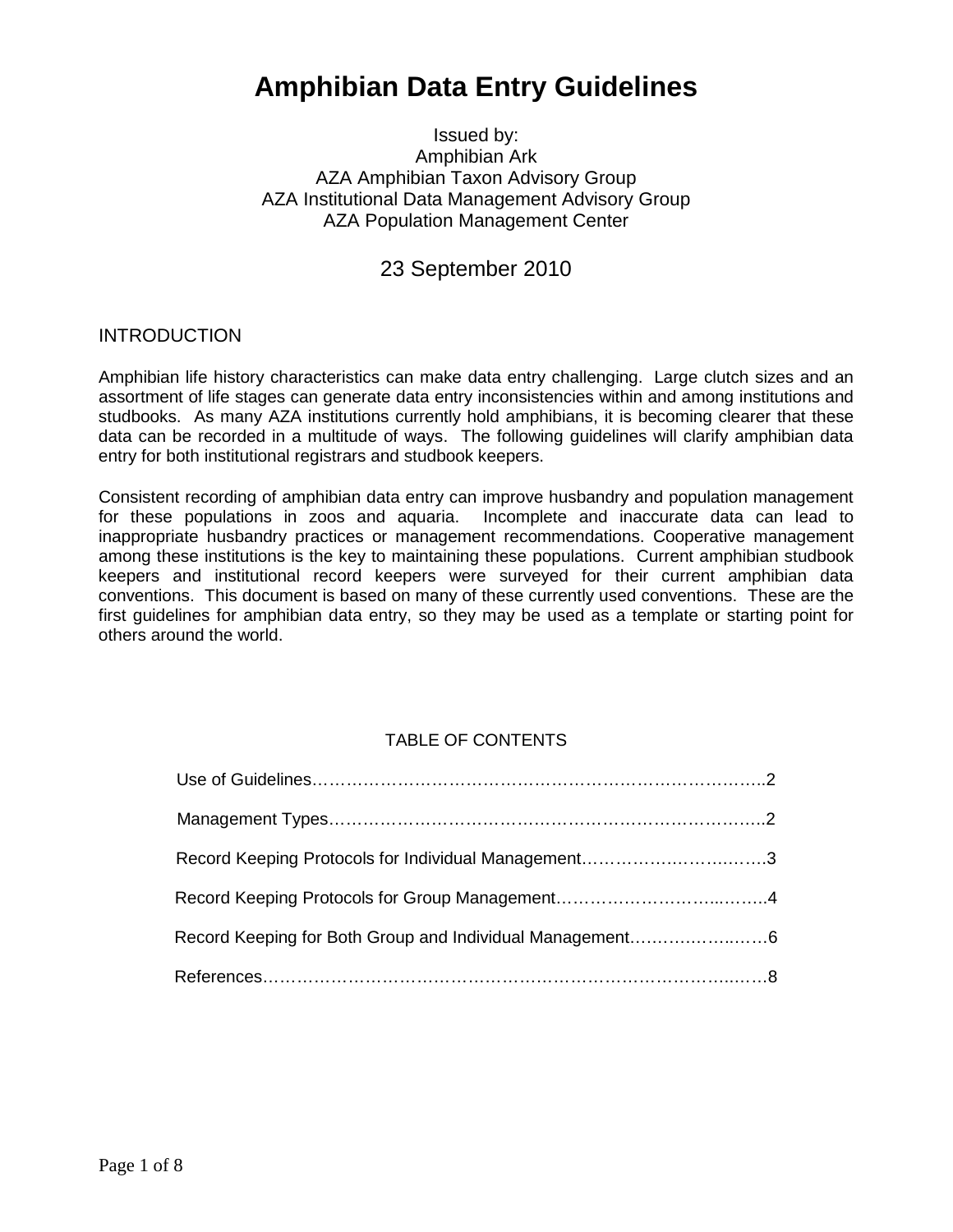# USE OF GUIDELINES

The following amphibian data entry guidelines were created with both AZA registrars and studbook keepers in mind. Some Species Survival Plans (SSP), Population Management Plans (PMP), or conservation programs may have data conventions already in place, but amphibian data entry is not consistent across all institutions or populations. Institutional registrars create numerous amphibian-related reports (taxon, specimen, inventory, to permits, etc.) for SSP, PMP, and nonprogram amphibian populations, but because data entry is not standardized, it is difficult to compare reports. In all cases, it may be helpful for registrars and studbook keepers to be aware of the other's responsibilities in entering amphibian data.

This document was created as a reference for everyone working with amphibian data, no matter which software is used (ARKS4, Microsoft Access or Excel, PopLink, SPARKS, etc.). We expect that Program Leaders, Studbook Keepers, TAG Steering Committees, or institutions may come up with data entry conventions for their populations that reference this document and can be easily shared with others.

Each of the following Management Types provides a set of data entry protocols. Each protocol lists all acceptable options for recording the specific type of data listed. In some cases, there is only one option. However in others, the most ideal option is listed first and then followed by other options that are less ideal as far as data are concerned, but may involve less intensive data gathering techniques or staff time.

For example:

- Perhaps Amphibian Species A should use Protocols 1a, 2b, 3a, 4a, 5b, etc. because the individual amphibians are easily individually identifiable throughout their entire lives.
- In comparison, perhaps it would make the most sense for Amphibian Species B to use Protocols 10a, 11a, 12ai, etc. because it is a group managed species that cannot be individually identified.

# MANAGEMENT TYPES

Whether you use ARKS, Microsoft Access or Excel, SPARKS, PopLink, TRACKS, ZIMS, or your own in-house database, amphibian data for a particular species should ideally be entered consistently across institutions. Amphibian management, and in turn data entry, can be broken down into three types – Individually, as Groups, and Both Individually and as a Group.

- I. Recorded '**Individually**' indicates that every animal is individually identifiable and has a unique ID, and/or is physically isolated for all life stages.
- II. Recorded '**As Groups'** indicates that animals are identified with some type of group identification, not individually.
- III. Recorded '**Both Individually and as a Group'** indicates that depending on life stage or other factors, some individuals or life stages may be individually marked and have unique IDs while other individuals or stages of an individual's life are recorded as part of a group. Often individuals in this situation are recorded as groups for the first part of their lives and then later individually identified once they reach a specific life stage.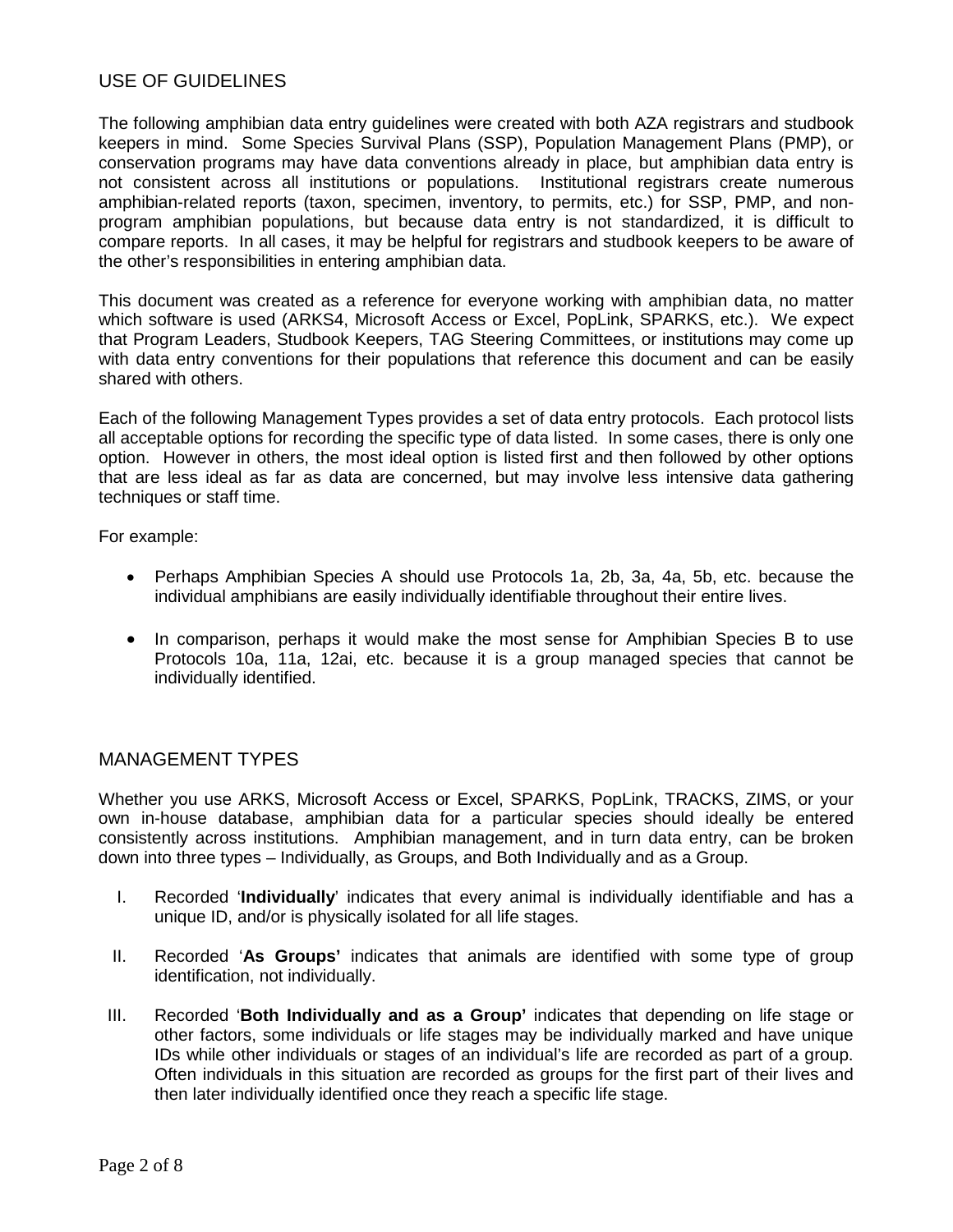**RECORD KEEPING FOR INDIVIDUAL MANAGEMENT –** every animal is individually identifiable and has a unique identity, and/or is physically isolated for all life stages.

#### **PROTOCOL 1: Individual Identification**

a. Identify and mark, if possible, using any reasonable method – transponders, photographs of physical characteristics, separate enclosures, etc. – to identify all individuals and assign an individual ID

## **PROTOCOL 2:** Adding Individuals to Records

- a. At hatch or live birth
- b. Once they metamorphose, if applicable

#### **PROTOCOL 3:** Parentage of Individuals

- a. Sire and dam should always be recorded, if possible
- b. All potential sires and dams in enclosure at the time of conception should be recorded

#### **PROTOCOL 4:** Sex of Individuals

a. Sex should be recorded for each individual, if and when known

**PROTOCOL 5:** Birth / Hatch Date of Individuals

- a. Date of egg hatch or live birth
- b. Estimate if necessary

## **PROTOCOL 6:** Individual vs. Clutch Birth / Hatch Dates

- a. Each individual is given a specific birth/hatch date, regardless of when clutch mates hatch/are born
- b. All clutch mates are given the same birth/hatch date

## **PROTOCOL 7:** Transfer Events of Individuals

a. Only when moved to a new institution

#### **PROTOCOL 8:** Enclosure Composition for Individuals

- a. At an institutional level, record which individuals live in the same enclosure (i.e., who is housed with whom) and record moves to/from enclosures containing the same species
- b. At a studbook level, these data can be very important (e.g., can be used to determine potential parentage of offspring born/hatched in this enclosure), but there is not a specific location for entering this information in most studbook software. This could be entered as a User Defined Field (UDF) or Specimen Note.

## **PROTOCOL 9:** Date and Cause of Death of Individuals

- a. Add death event with date and location of death
- b. Note cause of death (e.g., cause of natural death or a managed cull)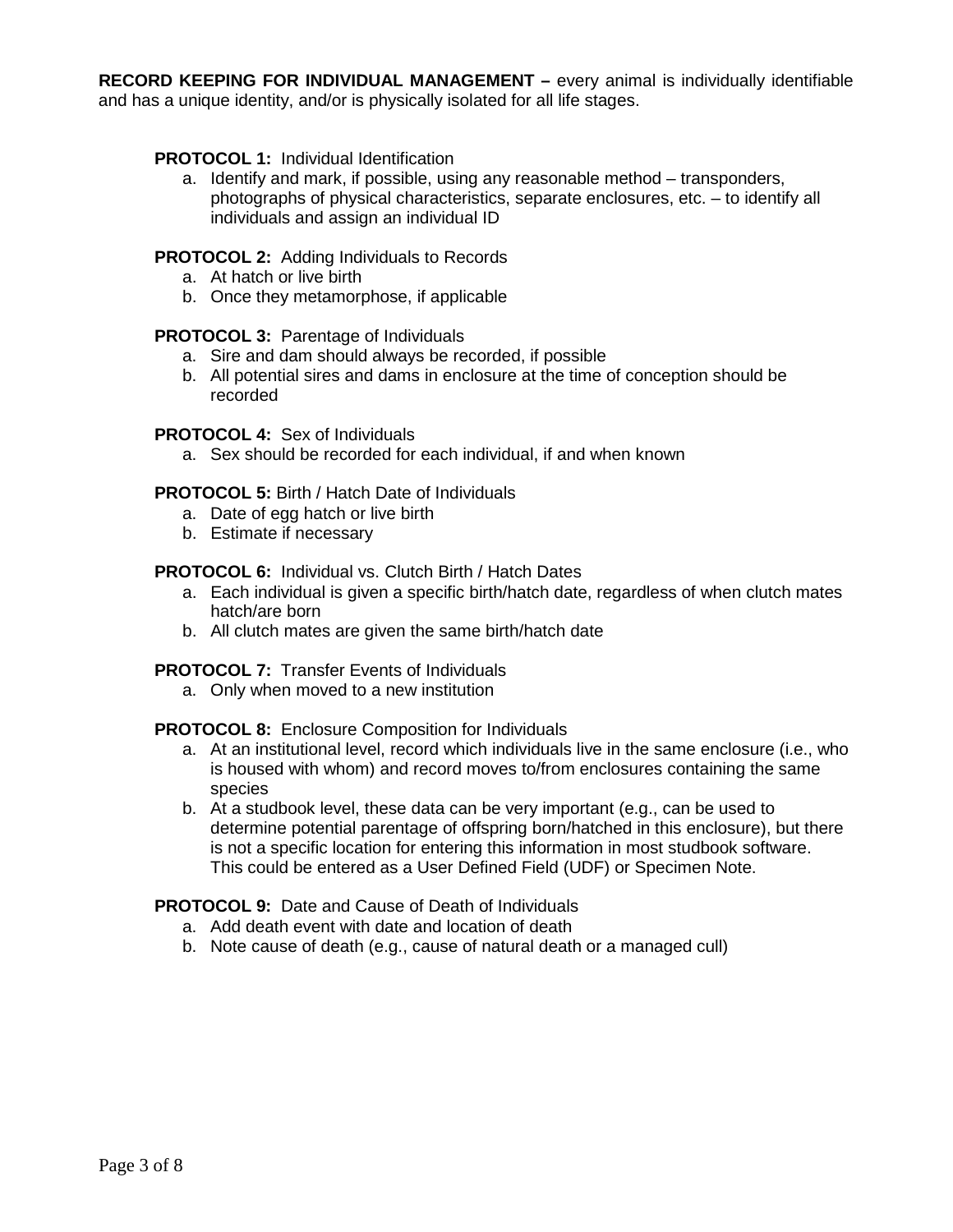# **PROTOCOL 10:** Additional Events, Activities, or Notes to Record for Individuals

- a. Capture from wild
	- i. Record site location, date of collection, number of individuals, sex ratio of individuals, life stage of individuals, and possible relationship to other wild caught individuals (i.e., several caught from the same location), if possible
- b. Environmental changes (e.g., temperature, humidity, etc.)
- c. Introduction of new animals into group (e.g., adding individual(s) of the same species or a different species to a group)
- d. Link group records between institutions, if inconsistently identifying by group or individual
- e. Merging groups (e.g., joining two or more groups to form one larger group)
- f. Outbreaks of disease
- g. Release to the wild
- h. Splitting group (e.g., splitting one large group into two or more smaller groups)
- i. Transferring group within an institution (i.e., moving them to a new enclosure, building, etc.)

**RECORD KEEPING FOR GROUP MANAGEMENT –** animals are identified with some type of group identification throughout their entire lives, never individually.

## **PROTOCOL 11:** Group Identification

a. Assign an identification number to an each group; may be based solely on separate enclosures, etc.

#### **PROTOCOL 12:** Adding Offspring or Number of Offspring to Group Records

- a. Add to records
	- i. At hatch or live birth
	- ii. Once they metamorphose, if applicable
- b. Number of births/hatches in each group should be recorded
	- i. Census initial number of offspring and number that make it to each life stage until adulthood
	- ii. Census initial number of offspring number that make it to each life stage until they are split into different groups

#### **PROTOCOL 13:** Parentage of Groups

- a. Sire and dam should always be recorded, if known
- b. All potential sires and dams in enclosure at the time of conception should be recorded
	- i. Studbook record separate MULT# for each individual parent with a note indicating all potential sires and/or dams in enclosure (e.g., MULT1 = a few specific individuals that could be the potential sires, MULT2 = a different composition of animals that could be the potential dams)
	- ii. Institutional Records record any individual, group number, genetic material, or a possible parents note for potential sires and/or dams in enclosure
- c. The number of males and females from within the group that are reproducing should be recorded whenever a new clutch is born/hatches
- d. The number of reproductively mature individuals from within the group that could possibly be reproducing should be recorded whenever a new clutch is born/hatches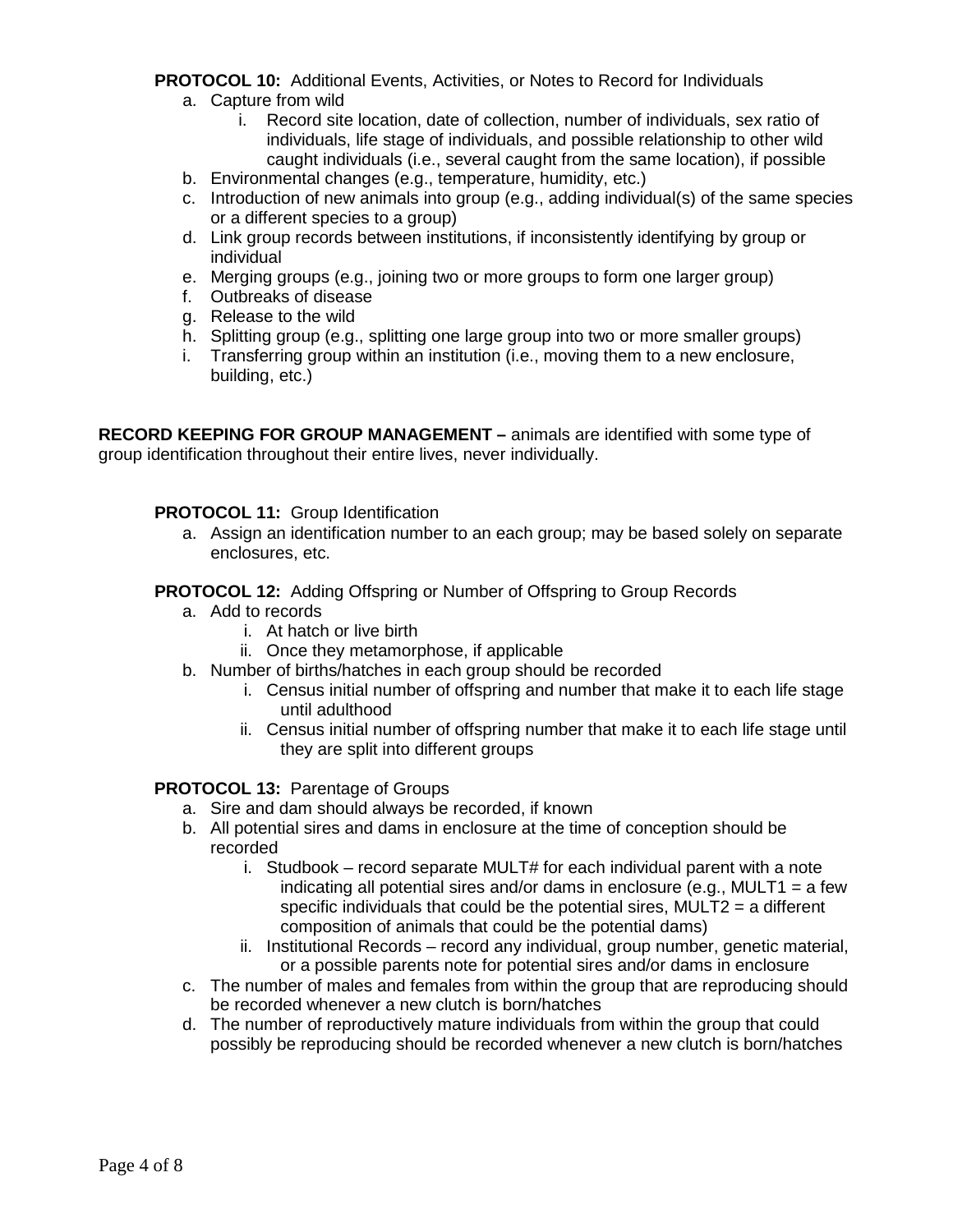**PROTOCOL 14:** Birth / Hatch Dates within Groups

- a. Date of egg hatch or live birth
- b. Estimate if necessary

**PROTOCOL 15:** Clutch Birth / Hatch Dates within Groups

- a. Each individual is given a specific birth/hatch date, regardless of when clutch mates hatch/are born (e.g., x number are born/hatched on one day, y number on the 2<sup>nd</sup> day, and z number on the  $3<sup>rd</sup>$  day)
- b. All clutch mates are given the same birth/hatch date

**PROTOCOL 16:** Generation Number, if possible

- a. Number of generations from the wild (e.g., founder, F1, F2, etc.) should be recorded
- b. Family lineages or family groups should be tracked

**PROTOCOL 17:** Group Census and Composition (who is housed with whom)

- a. Sex ratio of group (i.e., number of males, females, unknown sex individuals) and number of individuals in each life stage (e.g., eggs, metamorphs, adults, etc.)
- b. Numbers for each group should be recorded regularly, as determined by the Studbook Keeper, Program Leader, or Institution
	- i. Weekly
	- ii. Monthly
	- iii. Yearly
	- iv. Opportunistically (e.g., when exhibits are broken down or groups are moved)
- c. Census Method
	- i. Use exact census numbers whenever possible
	- ii. If exact numbers are not possible, record estimated numbers with a note indicating the method of estimation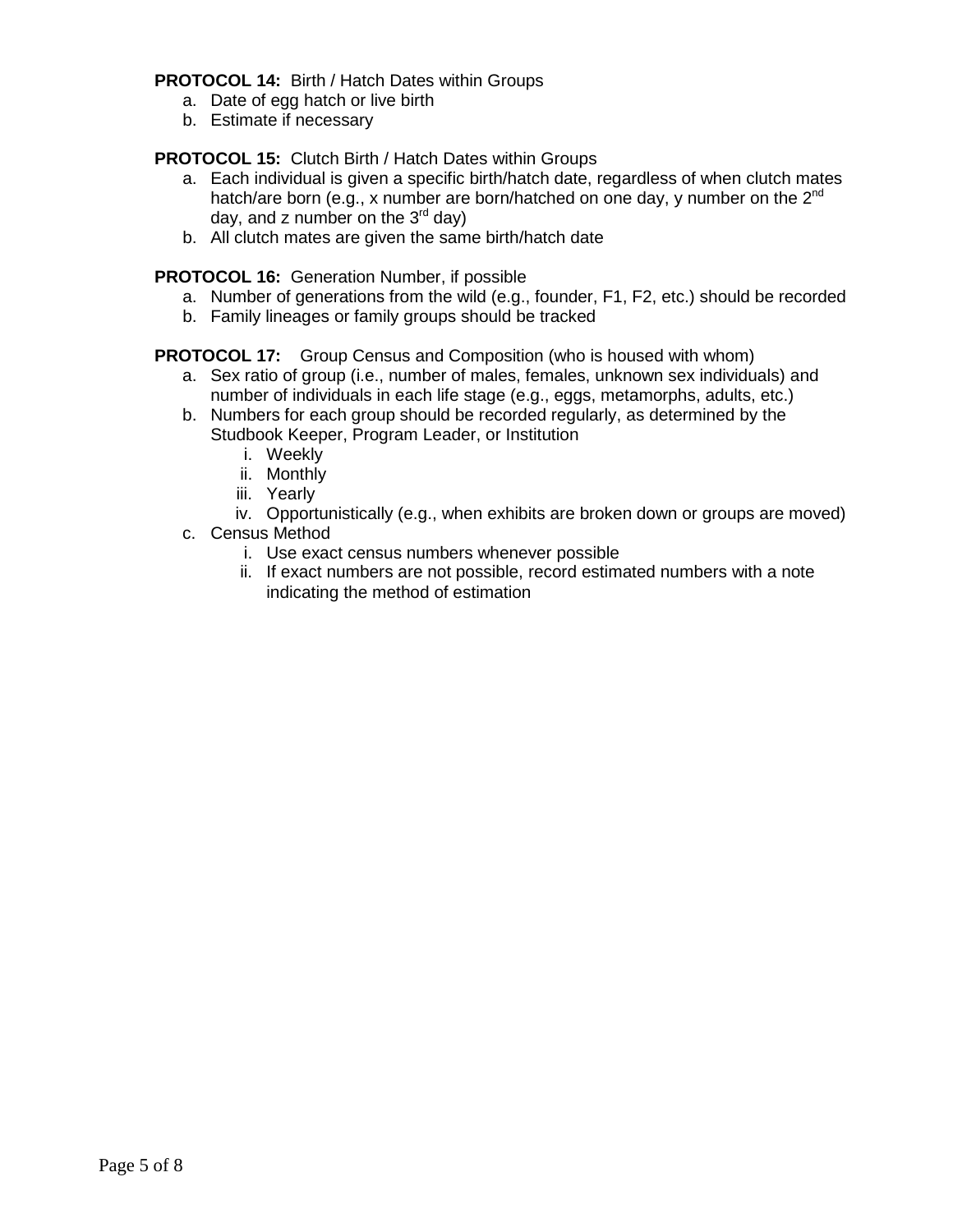**PROTOCOL 18:** Additional Activities, Events, Notes, or Visits to Record for Groups

- a. Death date and cause of death (i.e., indicate if death was due to various natural causes or a managed cull)
- b. Developmental / life stage event
- c. Capture from wild
	- i. Record site location, date of collection, number of individuals, sex ratio of individuals, life stage of individuals, and possible relationship to other wild caught individuals (i.e., several caught from the same location), if possible
- d. Environmental changes (e.g., temperature, humidity, etc.)
- e. Group composition changes
	- i. Introduction of new individuals into group (e.g., adding one or more individuals of the same species to a group or adding one or more individuals of a different species)
	- ii. Merging groups (e.g., joining two or more groups to form one larger group)
	- iii. Splitting a group (e.g., splitting one large group into two or more smaller groups)
- f. Link group records between institutions, especially if inconsistently identifying by group or individual
	- i. If a new institution records group members as individuals, record the group number in each individual record
	- ii. If a new institution records individuals as a group, record all individual IDs in the group record
- g. Outbreaks of disease
- h. Release to the wild
- i. Reproductive event, other than birth/hatch (e.g., amplexus or breeding behavior)
- j. Transferring group to a new enclosure/tank

**RECORD KEEPING FOR BOTH GROUP AND INDIVIDUAL MANAGEMENT –** depending on life stage or other factors, some individuals or life stages may be individually marked and have unique IDs while other individuals or stages of an individual's life are recorded as part of a group. Often individuals in this situation are recorded as groups for the first part of their lives and then later individually identified once they reach a specific life stage.

**PROTOCOL 19:** Programs use different life stage milestones to change from recording a group to individual identification, but should be recorded individually as soon as possible and consistently for the entire population.

- a. Reach froglet, toadlet, tadpole, or juvenile stage
- b. Reach adult stage
- c. When transpondered
- d. When physically individually identifiable
- e. When begin being housed separately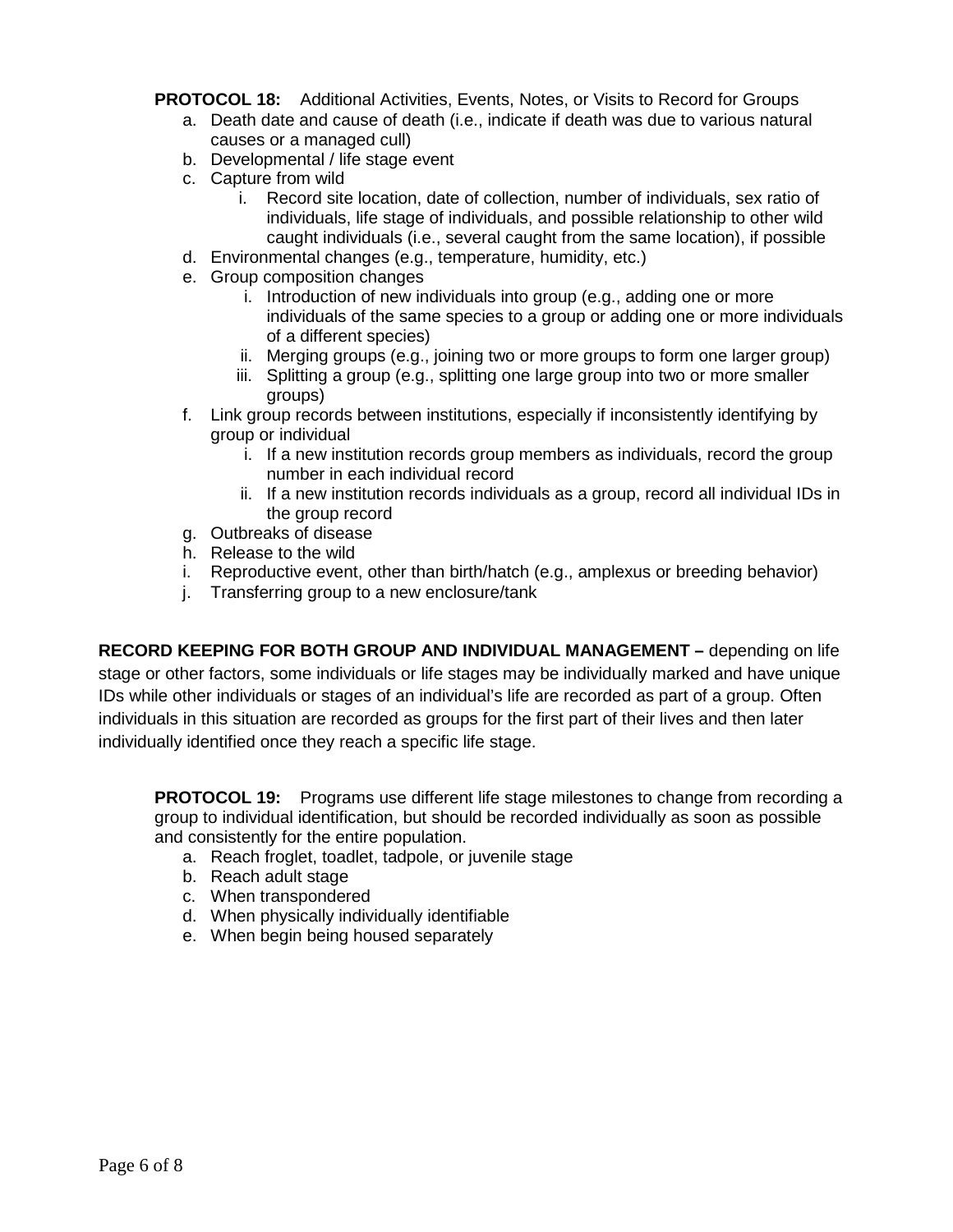**PROTOCOL 20:** Some populations may have instances where individually identified amphibians are changed to group identified populations, but should be recorded individually as long as possible, but consistently for the entire population. Some examples of these instances are:

- a. Individuals are no longer physically individually identifiable
- b. Can no longer be housed separately
- c. Individuals are moved to a new institution where they will be group managed
	- i. If a new institution records group members as individuals, record the group number in each individual record
	- ii. If a new institution records individuals as a group, record all individual IDs in the group record

**PROTOCOL 21:** Individual Institutional Identification after Medical Treatment

- a. Only if an animal is individually identifiable or kept separately thereafter
	- i. Could also be used to temporarily identify an individual due to separation, but will no longer be, or need to be, individually identifiable once added back into the group
- b. Add a brief explanation about the affected individual in the group text entry

For additional protocols for those species with both individual and group management, see previous sections on individual and group management that could also apply to these amphibian species.